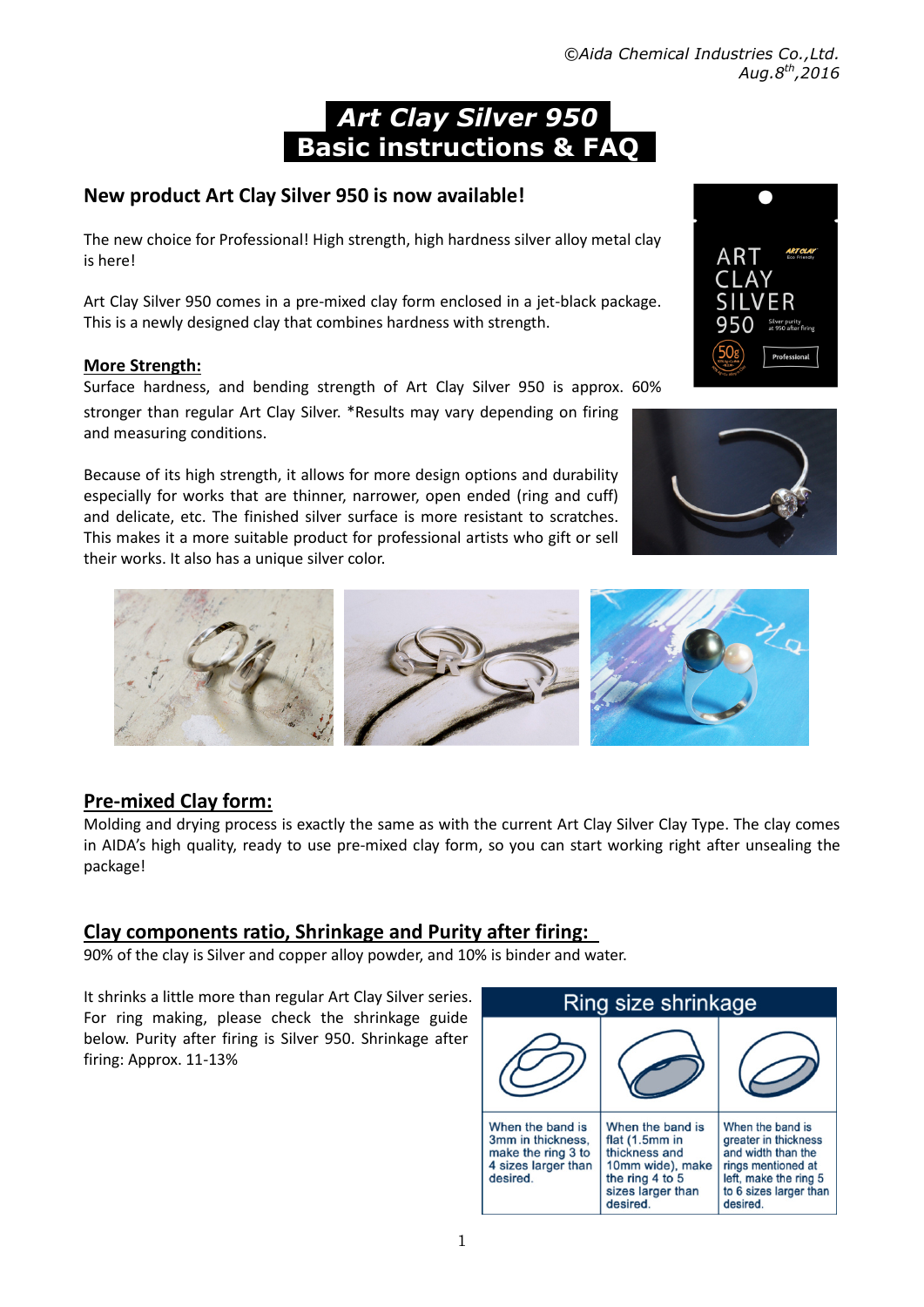# **Firing condition --Open Shelf Firing-- :**

Another great feature is that you DO NOT need carbon to fire. No extra preparation for firing is needed and you make no extra mess! \* Always fire in an electric kiln with temperature control. Not suitable for gas stove or torch firing. Please make sure to read firing instructions as conditions are different from the regular Art Clay Silver series.

# **[ Following is firing steps after molding and drying]**

- 1. Put your piece in a room temperature kiln, and set the kiln temperature at 500 Deg.C (932F)
- 2. Ramp up until 500 Deg. C (932F) and hold for 30 mins.
- 3. Set the kiln temp at 870 Deg. C (1598F), and hold it at 870 Deg.C for 60 mins.
- 4. Turn off the kiln and wait until the kiln temperature drops to 200 Deg.C (392F)
- 5. Take the piece out and wait until the piece cools down completely or leave it until the kiln temperature drops to room temperature.

### **Storage:**

Since Art Clay Silver will dry out naturally during usage, take out only the required working amount, and wrap the remainder tightly in cling film securely so as not to be exposed to air, and store in a sealed container.

If you wish to store for a long time, seal the remainder tightly in plastic wrap and store in a refrigerator. Compared to when stored at room temperature, this will reduce oxidation. When storing, please ensure they are no gaps between the clay and the plastic wrap. \***Please don't store in the freezer.** 

# **FAQ for Art Clay Silver 950**

**Ver.1.0 –Aug.8th, 2016-** 

### **\*From here, ACS stands for Art Clay Silver.**

### **Q.) Does it feel different to work with compared to regular ACS?**

A.) Working with ACS 950 is not significantly different from working with regular ACS. If the clay feels a little stiff when first taking out of the package, knead well before use.

### **Q. Compared with the regular ACS, Is there a difference in drying time? Also do you have the strength and flexibility difference after drying?**

A.) There is no difference in drying time. The strength and flexibility after drying are also almost the same as with regular ACS.

### **Q.) For those with metal allergies, is there any problem with wearing and/or working with the clay?**

A.) In some rare cases, there may be a possibility of reaction due to the metal. In general, because of the high purity of the clay and when compared to SV925, which is generally used in jewelry, if there is no problem with regularly worn silver accessories, the possibility of reaction is low.

## **Q.) Can I make Paste from ACS 950 for fixing and joining dried pieces of ACS 950? Also, can I use my own paste of ACS 950 for fixing or joining fired ACS 950 pieces?**

A.) You can make Paste of ACS 950 by mixing with water, and you can use it for fixing and joining dried ACS 950 pieces. For fixing and joining fired ACS 950 pieces, please use regular ACS Paste Type to re-fire it at 800 Deg.C (1472F).